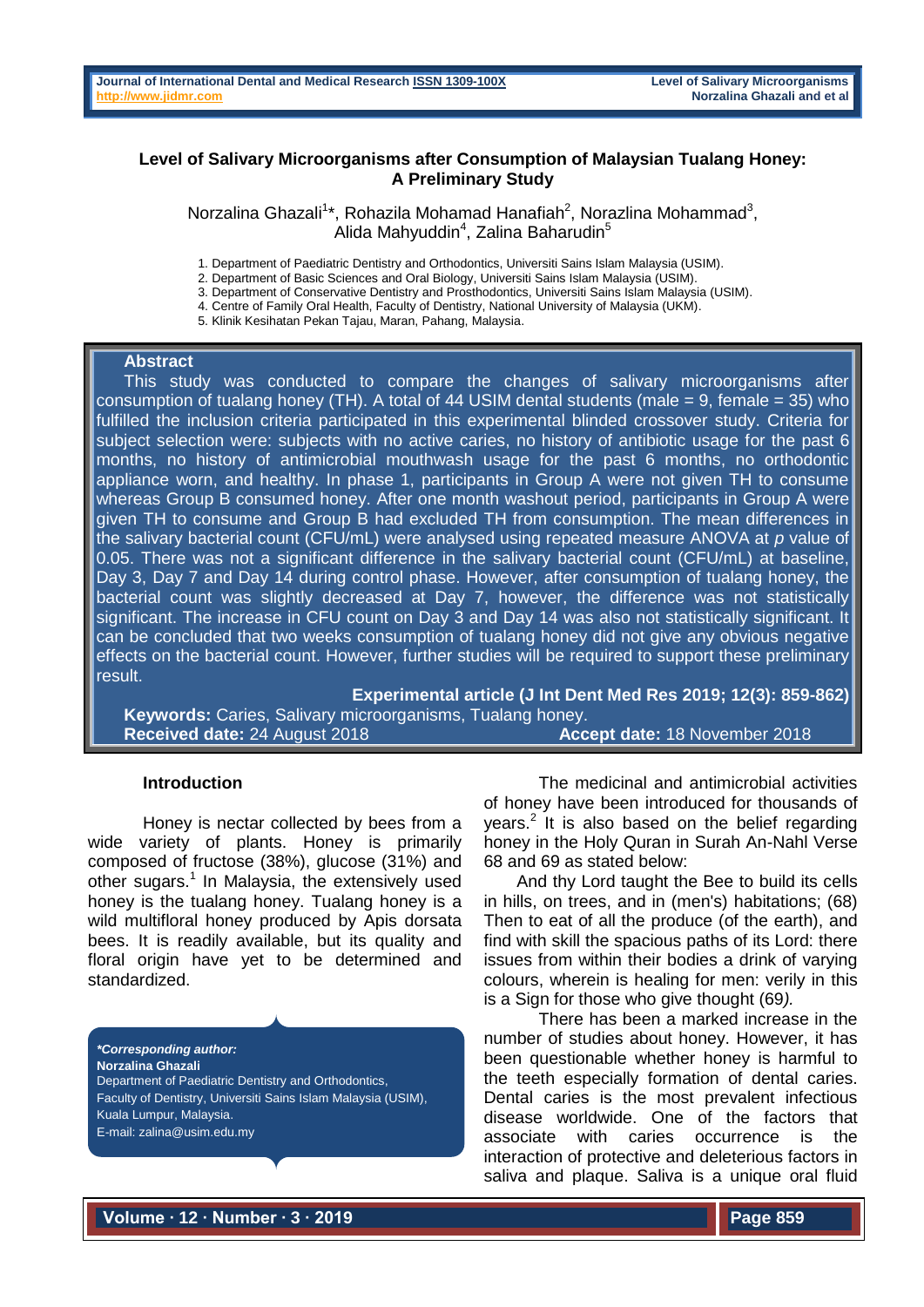produced by major and minor salivary glands. It can be used to provide clinical information about patients and interest in it as a diagnostic medium has increased in the last few years. The use of saliva in diagnosing caries risk status for individual patient is well-accepted.<sup>3</sup>

The demonstration of bacterial specificity in dental caries is difficult. This is due to the complexity and variability of the plaque flora and the fact that the known etiologic bacterial, which is mutans streptococci (MS) and lactobacilli (LB), appear to be present on all dentitions. These bacterial produce metabolic product such as lactic acid and acetic acid. Such acids can reduce the plaque pH below 5.5 and the critical pH for enamel demineralization leading to development of caries.<sup>4</sup> Insufficient information is available regarding the inhibitory effect of honey on oral bacteria.

Ghabanchi *et al.*<sup>5</sup> stated that the antibacterial properties of honey against medically important bacteria have been well documented but little information is available for the oral bacteria and specifically for oral Streptococci. Their study showed that honey had an inhibitory effect on S. mutans. However, further studies on anti S. mutans effect of honey especially in clinical trials are required to determine whether honey can be used as preventive measure for dental caries.

In Malaysia, tualang honey is generally comparable with New Zealand manuka honey in terms of its antibacterial potencies. Zainol *et al.*<sup>6</sup> concluded that all Malaysian honeys possess high non-peroxide antibacterial activity. Gelam, kelulut and tualang honeys have high antibacterial potency of total and non-peroxide activities. The correlations between Minimum Inhibitory Concentration (MIC) and Equivalent Phenol Concentration (EPC) value of Malaysian honey were proven to be dependent on bacteria species and honey origin.

So far, there have been no studies done on the effect of Malaysian honey on salivary microorganisms. However, few studies was done to investigate the effect of honey on dental plaque. Manuka honey was used to assess the effect on the dental plaque levels. They found that both manuka honey and chlorhexidine mouthwash reduced the plaque formation significantly better than the xylitol chewing gum. Result of the study suggested that manuka honey has a potential therapeutic role in the

treatment of gingivitis and periodontal disease.<sup>7</sup> Therefore, this study was conducted to compare the changes of salivary microorganisms after consumption of Malaysian tualang honey.

# **Materials and methods**

# **Study design**

This was an experimental blinded crossover study to compare the salivary microorganisms after consumption of Malaysian tualang honey. The study was carried out at the Faculty of Dentistry, Universiti Sains Islam Malaysia (USIM).

# **Ethical approval**

The ethical approval was obtained from the ethics committee at the Faculty of Dentistry, Universiti Sains Islam Malaysia (USIM/FPg-MEC/2013/No(4)).

## **Study participants**

A total of 44 USIM Year 1 and 2 Dental Students who fulfilled the inclusion criteria participated in this study. Participation in the study was voluntary and written and informed consent was received. From 44 participants, 35 were females and nine were males.

# **Inclusion criteria**

Criteria for participant selection were: should have no active caries, no history of antibiotic usage for the past six months, no history of antimicrobial mouthwash usage for the past six months, no orthodontic appliance worn, and healthy. Participants who did not fulfill the inclusion criterias were excluded from the study.

### **Phases of assessment**

Oral examination was done to examine the caries status of the participants. They were then divided into group A and Group B. In phase one, Group A was not given TH to consume whereas Group B consumed TH. After one month washout period, they proceeded with Phase two with participantss in Group A were given TH to consume and Group B stopped consuming TH.

# **Collection of saliva samples**

Stimulated saliva was collected between 9am to 11am from each study participant and

**Volume ∙ 12 ∙ Number ∙ 3 ∙ 2019**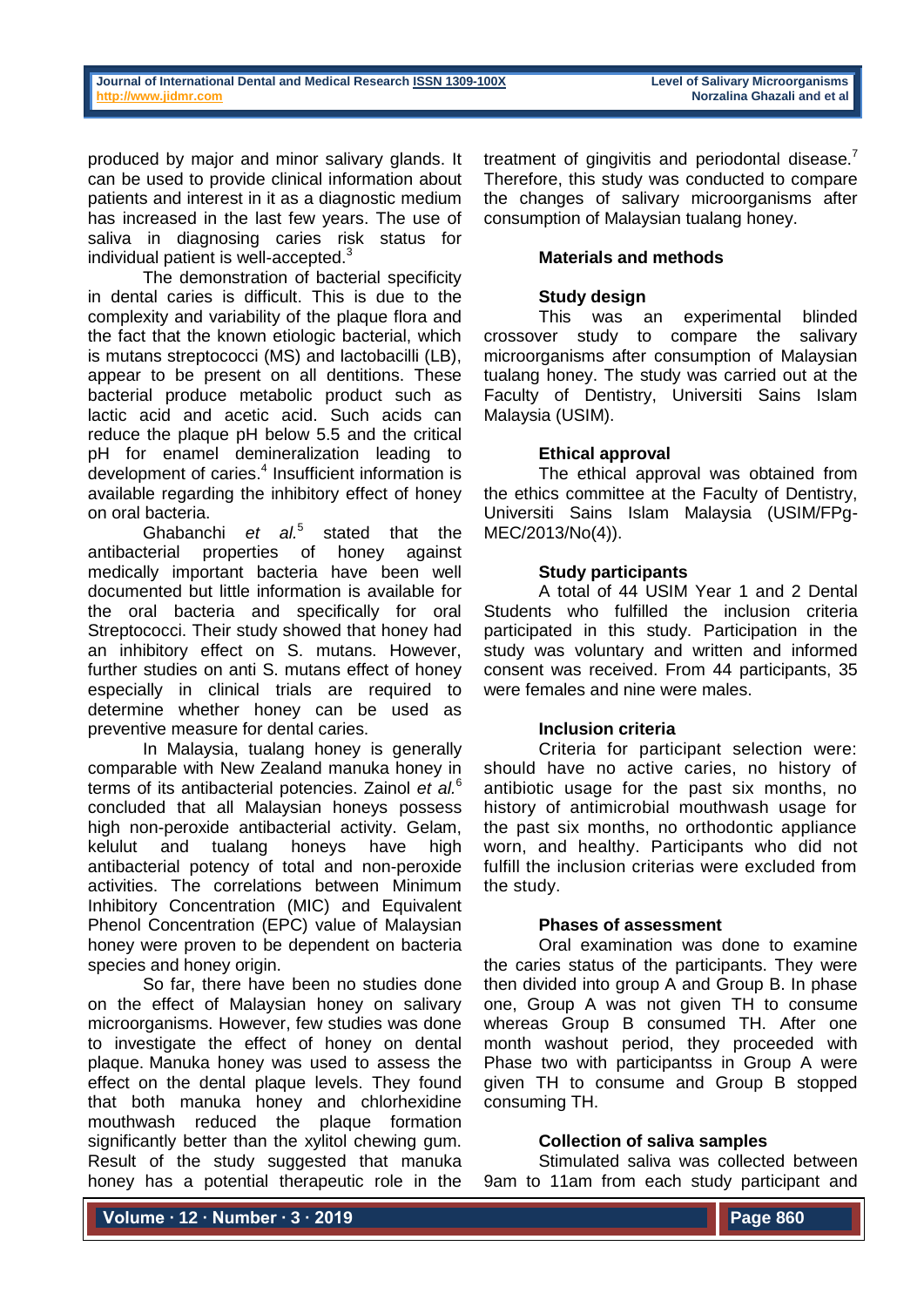analysed to establish baseline salivary viridans streptococci. Then, another collection of samples were carried out on Day 3, Day 7 and Day 14 before the start of experiment on the next day.

## **Determination of salivary viridans streptococci in Colony Forming Units (CFU/mL)**

Each saliva sample was vortexed for 30 seconds. The sample was then pipetted out and serial dilutions were prepared. Each diluted salivary sample was pipetted onto separate agar plates and spread using sterile spreaders. Mitis Salivarius (MS) agar with 1% potassium tellurite were used in this study for culturing salivary viridans steptococci. All of the plates were incubated at 37 °C for 48 hours.

Colonies of *Streptococcus mutans* were identified as round, raised, convex, pale-blue colonies that are granular "frosted glass" appearance. Colonies may exhibit a glistening bubble on the surface due to excessive synthesis of glucan from sucrose. *Streptococcus salivarius presented* as large, pale- blue, mucoid colonies that are glistening "gum-drop" in appearance. *Streptococcus mitis* was identified as small, flat, hard colonies, blue in color with a domed center. Enterococci was identified by blue-black, shiny, and slightly raised colonies. The colony count of each plate was recorded and the mean Colony Forming Units (CFU/mL) was determined. Then the mean differences in the salivary bacterial count (CFU/mL) were analysed using repeated measure ANOVA at *p* value of 0.05.

### **Results**

There was no significant difference in the salivary bacterial count (CFU/mL) at baseline, Day 3, Day 7 and Day 14 during control phase (Table 1). However, after consumption of tualang honey, the bacterial count was slightly decreased at Day 7. It was not significantly increased at Day 3 and Day 14 (Table 2).

|                           |                 | Mean<br>(CFU/mL)     | Std.<br>deviation    | Mean<br>difference<br>(I-J) | Sig.  |  |
|---------------------------|-----------------|----------------------|----------------------|-----------------------------|-------|--|
| Control<br>phase          | <b>Baseline</b> | $39.2x10^{4}$        | $31.8x10^{4}$        |                             |       |  |
|                           | Day 3           | $47.8x10^{4}$        | $43.9x10^{4}$        | $8.6x10^{4}$                | 1.000 |  |
|                           | Day 7           | 34.1x10 <sup>4</sup> | $26.6x10^{4}$        | $-5.1x104$                  | 1.000 |  |
|                           | Day 14          | 56.8x10 $4$          | 57.0x10 <sup>4</sup> | 17.7x10 <sup>4</sup>        | 1.000 |  |
| CFU = Colony Forming Unit |                 |                      |                      |                             |       |  |

**Table 1.** Mean Salivary Bacterial Count at Baseline and Control Phase.

|                       |                 | Mean<br>(CFU/mL) deviation                | Std.          | Mean<br>difference<br>(I-J) | Sig.  |
|-----------------------|-----------------|-------------------------------------------|---------------|-----------------------------|-------|
| Control<br>phase      | <b>Baseline</b> | 39.2x10 <sup>4</sup> 31.8x10 <sup>4</sup> |               |                             |       |
|                       | Day 3           | $50.4x10^4$                               | $35.1x10^{4}$ | 11.2x10 <sup>4</sup>        | 1.000 |
| Intervention<br>phase | Day 7           | $28.7x10^{4}$                             | $30.2x10^{4}$ | $-10.5x10^{4}$              | 1.000 |
|                       | Day 14          | $39.3x10^{4}$                             | $25.7x10^{4}$ | $0.1x10^4$                  | 1.000 |

CFU = Colony Forming Unit

**Table 2.** Mean Salivary Bacterial Count at Baseline and After Honey Consumption.

## **Discussion**

Foods that have anticariogenic properties are referred to as cariostatic factors. Consumption of foods with cariostatic properties that are also healthy in terms of the diet in general should be encouraged. Therefore, research on antibacterial activity of honey against cariogenic bacteria in vitro and in vivo should be recommended.

Honey is mainly composed of a complex mixture of carbohydrates. It also contains water, proteins, enzymes, amino acids, organic acids, lipids, vitamins, phenolic acids, flavonoids and minerals. $8, 9, 10$  Two enzyme contribute to the biological activities of honey namely bee-origin glucose oxidase and floral-origin catalase. These enzymes are important in determining the level of peroxide activity in honey that underlies antibacterial potency.<sup>6</sup> Active glucose oxidase in a high amount will hydrolyze glucose to produce hydrogen peroxide  $(H_2O_2)$  resulting in oxidative stress that is useful in controlling bacterial colonization.

In undiluted honey, glucose oxidase is inactive thus the  $H_2O_2$  level is said to be minimized. In theory, therefore the antibacterial potency is low in undiluted honey. At this stage, very high osmotic pressures with high acidity are